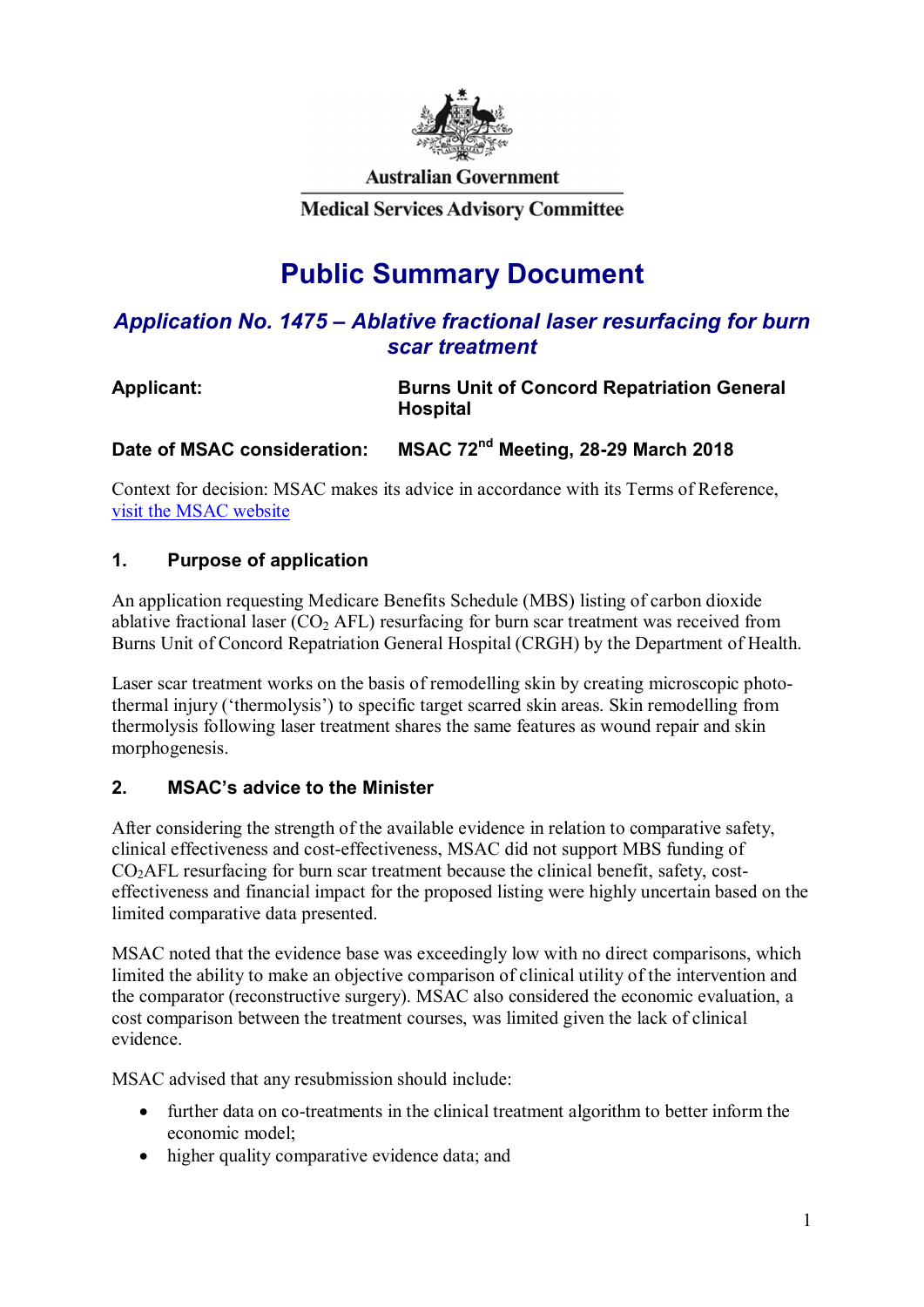the amalgamation of efficacy and safety data across burn and non-burn scars if that would help interpret these results.

MSAC advised that any resubmission would need to be considered by ESC.

# **3. Summary of consideration and rationale for MSAC's advice**

MSAC noted that laser scar treatment works on the basis of remodelling skin by creating microscopic photo-thermal injury (thermolysis) to specific target scarred skin areas. Most patients receive a series of three to six  $CO<sub>2</sub> AFL$  procedures, at a minimum treatment interval of one to three months between procedures. MSAC noted that  $CO<sub>2</sub> AFL$  procedures are currently used in Australia and are being claimed under MBS items 45506, 45512, 45515 and 45518, which are currently listed for the excision/revision of scars with or without split thickness skin graft.

MSAC noted that while the intervention specified in the PASC-ratified PICO criteria was  $CO<sub>2</sub>$  AFL in combination with reconstructive surgery, this was changed to  $CO<sub>2</sub>$  AFL alone, due to lack of data. MSAC noted that data from a study in one Australian burns unit indicated that the majority of  $CO<sub>2</sub>$  AFL procedures were performed alone (Issler-Fischer AC et al 2017). The comparator is reconstructive surgery alone.

MSAC noted a lack of direct comparative studies of  $CO<sub>2</sub> AFL$  versus reconstructive surgery, limiting the conclusions that could be made with respect to relative efficacy and safety. MSAC also noted that the application had provided separate evidence for  $CO<sub>2</sub>AFL$  and for reconstructive surgery in an attempt to conduct indirect comparisons, although the lack of a common reference arm between the two data sets precluded formal indirect comparison. MSAC considered that interpreting the results from the naïve comparison was further limited due to heterogeneity in patient populations, differences in timing of assessment postprocedure, and differences in the scoring scales used.

MSAC considered that no definitive conclusions could be drawn in terms of safety of either  $CO<sub>2</sub>AFL$  or reconstructive surgery given the poor evidence base. MSAC noted that safety data were poorly reported across the  $CO<sub>2</sub>AFL$  and reconstructive surgery studies, and that comparative safety data were lacking.

While it is possible that  $CO<sub>2</sub> AFL$  may improve symptoms, appearance and function of hypertrophic scars relative to no treatment, MSAC considered that the low level and poor quality of the evidence base made it difficult to draw conclusions about the effectiveness of  $CO<sub>2</sub> AFL$ . MSAC noted that in one randomised controlled trial (n = 36) comparing  $CO<sub>2</sub> AFL$ with no therapy in patients with hypertrophic scars, there was a trend that favoured no therapy in the Patient and Observer Scar Assessment Scale (POSAS) score (Blome-Eberwein S et al 2016). MSAC also noted limited data on  $CO<sub>2</sub> AFL$  in the management of keloids — a single study including four patients with keloids (El-Zawahry BM et al 2015).

Similarly, while reconstructive surgery appears to improve scars as measured by POSAS and Vancouver Scar Scale (VSS) scores, MSAC considered that the weak evidence base also made it difficult to draw conclusions about the comparative effectiveness of reconstructive surgeries. MSAC noted that the majority of reconstructive surgery trials included patients with burn scar contractures rather than hypertrophic scars or keloids.

MSAC noted that the  $CO<sub>2</sub> AFL$  trials provided insufficient quality of life data for burn scars to establish usable utility values for an economic evaluation. Further, given the uncertain comparative effectiveness and safety of  $CO<sub>2</sub> AFL$ , the economic evaluation was limited to a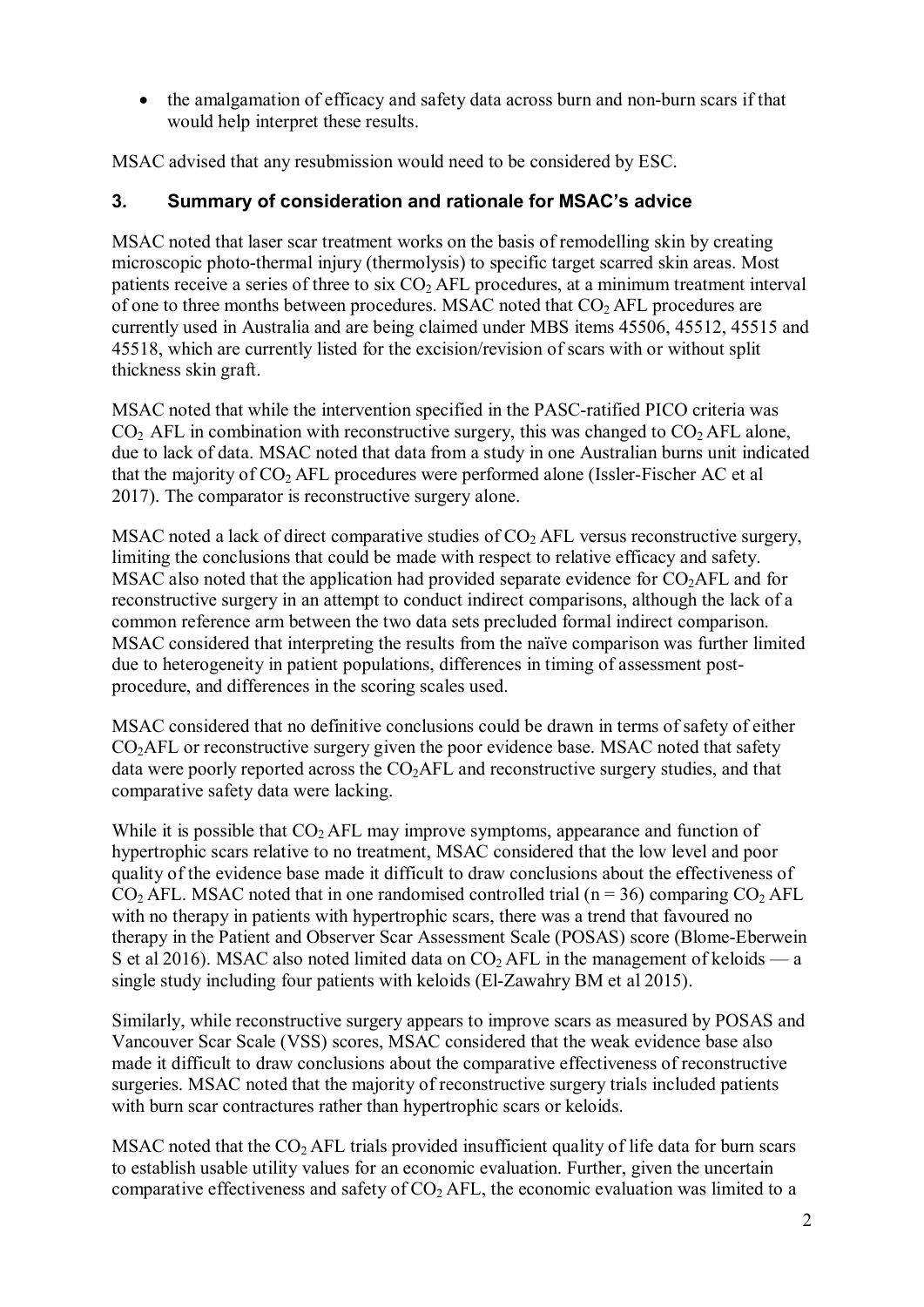comparison of the costs to deliver the respective treatment courses  $\sim$  CO<sub>2</sub> AFL and reconstructive surgery.

MSAC considered the cost comparison analysis to be highly uncertain. MSAC noted that the cost comparison was based on data (procedure information and length of stay) from a single Australian burns unit. MSAC considered this limited the applicability of results across the entire Australian healthcare setting. MSAC had several additional concerns about the calculation of costs in the economic evaluation including:

- $\bullet$  that the cost of the CO<sub>2</sub> AFL therapy was based on the assumption that a single course of each treatment consists of three  $CO<sub>2</sub> AFL$  procedures, despite the proposed MBS item descriptor allowing for up to six  $CO<sub>2</sub> AFL$  procedures, which may significantly impact the total cost;
- the exclusion of adverse events;
- the lack of outcome data;
- inconsistent use of 100% and 85% MBS rebate fees; and
- the use of weighted average costs for reconstructive surgery but simple average costs for  $CO<sub>2</sub> AFL$ .

MSAC noted that an epidemiological approach was used to estimate the financial implications of listing  $CO<sub>2</sub> AFL$  on the MBS. MSAC noted that this relied upon Australian Institute of Health and Welfare data on the number of hospitalised burn injuries in Australia. MSAC noted that in the absence of epidemiological data on reconstruction of burn scars, data from a Dutch study were applied to the financial estimations (Hop MJ et al 2014). MSAC raised concerns about the applicability of this study to the local Australian setting.

MSAC noted the estimated  $CO<sub>2</sub> AFL$  procedures (stand-alone and combination with surgery) to be 2395 in year 1 increasing to 4265 over 5 years. The estimated cost to the MBS was approximately \$1.0 million in year 1 and approximately \$1.8 million in year 5. MSAC concluded that the net financial implications for the MBS were uncertain.

MSAC advised that any resubmission would need to include:

- further data on co-treatments in the clinical treatment algorithm to better inform the economic model;
- higher quality comparative evidence data; and
- amalgamation of efficacy and safety data across burn and non-burn scars if that would help interpret these results.

MSAC advised that any resubmission would need to be considered by ESC.

#### **4. Background**

MSAC has not previously considered this application.

CO2 AFL procedures are currently used in Australia and claimed under MBS item numbers 45506, 45512, 45515 and 45518 for the excision/revision of scars with or without split thickness skin graft.

#### **5. Prerequisites to implementation of any funding advice**

Items listed on the Australian Register of Therapeutic Goods (ARTG) that are relevant to this application are shown in Table 1.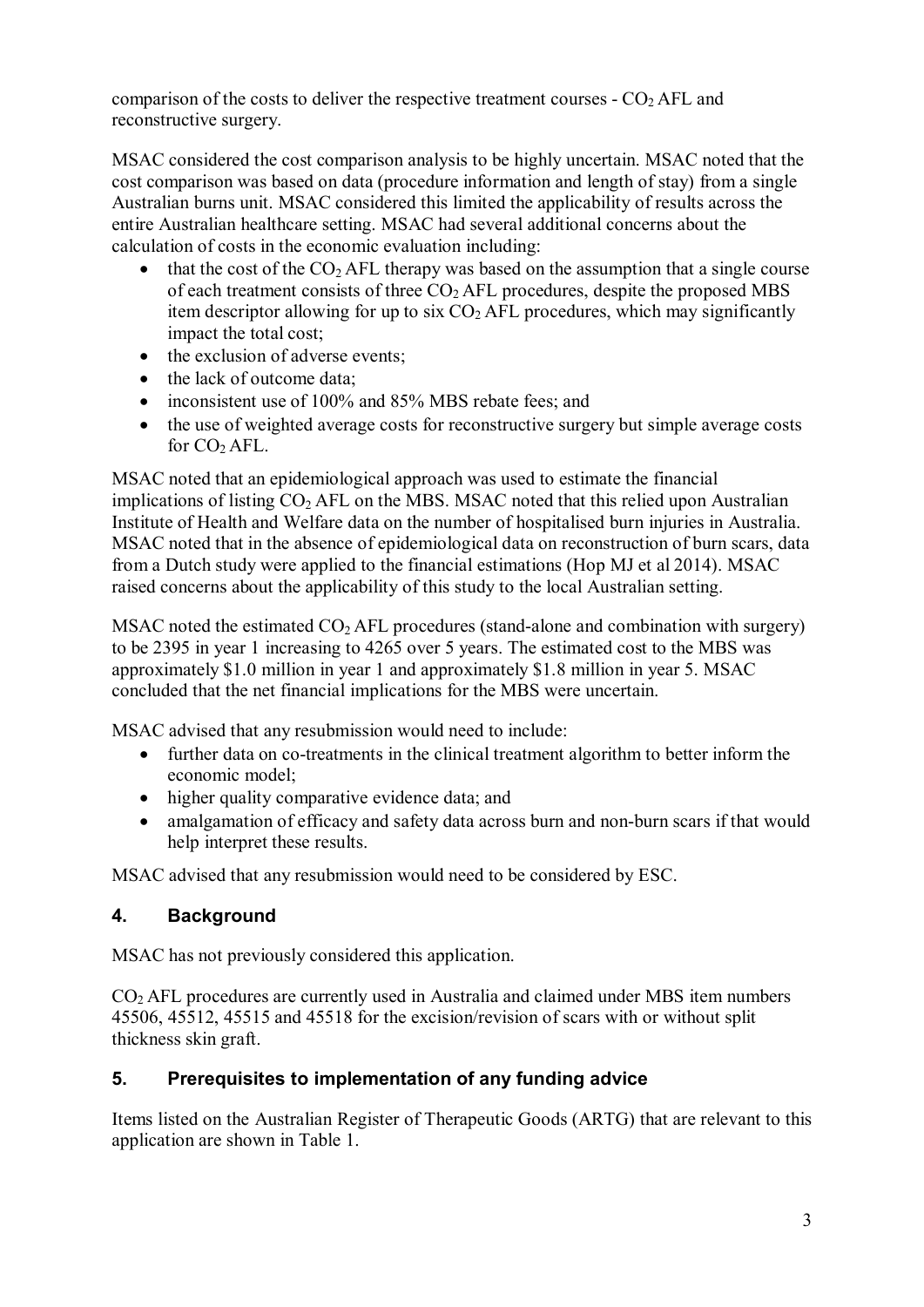| <b>ARTG</b> | Product | <b>Product description</b>                                                                                                                                                                                                                                                                                                                                                                                                                           | <b>Product category</b>            | Sponsor                                    |
|-------------|---------|------------------------------------------------------------------------------------------------------------------------------------------------------------------------------------------------------------------------------------------------------------------------------------------------------------------------------------------------------------------------------------------------------------------------------------------------------|------------------------------------|--------------------------------------------|
| no.         | no.     |                                                                                                                                                                                                                                                                                                                                                                                                                                                      |                                    |                                            |
| 182239      | 35939   | Surgical/dermatological carbon dioxide laser<br>system. Laser is used for the coagulation,<br>ablation, vaporization and incision of soft tissue<br>in number of dermatological and surgical<br>procedures                                                                                                                                                                                                                                           | <b>Medical Device</b><br>Class IIb | Lumenis Australia Pty<br>Ltd               |
| 292015      | 61473   | Dermatological carbon dioxide laser system.<br>The CO <sub>2</sub> Laser Therapy Systems is indicated for<br>use in dermatological procedures requiring<br>ablation, resurfacing and coagulation                                                                                                                                                                                                                                                     | <b>Medical Device</b><br>Class IIb | Ausmed International Pty<br>Ltd            |
| 273755      | 61473   | Dermatological carbon dioxide laser system. A<br>CO <sub>2</sub> Laser Device intended to incise, excise,<br>ablate, and vaporize soft tissues                                                                                                                                                                                                                                                                                                       | <b>Medical Device</b><br>Class IIb | Velocity 8 Pty Ltd                         |
| 233364      | 35939   | Surgical/dermatological carbon dioxide laser<br>system. The eCO <sub>2</sub> Plus laser system is<br>indicated for a wide range of surgical and<br>dermatological applications. In the<br>dermatological field the device is typically used<br>for the treatment of scars such as acne scars,<br>surgical scars, burn scars, and striae distensae.<br>It is also used for the treatment of pigmented<br>lesions, nevus, warts, and skin rejuvenation | <b>Medical Device</b><br>Class IIb | Advanced<br>Cosmeceuticals                 |
| 229110      | 35939   | Surgical/dermatological carbon dioxide laser<br>system. Used in dermatology for acne scar<br>removal, lightening pigmentation, chloasma,<br>smoothing burn, surgery scars, traumatic scars<br>etc. wrinkle removal, skin tightening and for<br>vascular or inflammatory conditions of the skin                                                                                                                                                       | <b>Medical Device</b><br>Class IIb | Capricorn Skin Centres                     |
| 226006      | 35939   | Surgical/dermatological carbon dioxide laser<br>system. Intended for incision, excision, ablation,<br>vaporization and coagulation of body soft<br>tissues including intraoral tissues, in medical<br>specialties including aesthetic (dermatology and<br>plastic surgery), otolaryngology (ENT),<br>gynaecology and genitourinary surgery. The use<br>with the scanning unit is indicated for ablative<br>skin resurfacing                          | <b>Medical Device</b><br>Class IIb | Cynosure Pty Ltd                           |
| 208045      | 35939   | Surgical/dermatological carbon dioxide laser<br>system. The CO <sub>2</sub> laser is indicated for use in<br>ENT, dentistry, ophthalmology, dermatology,<br>and general surgery                                                                                                                                                                                                                                                                      | <b>Medical Device</b><br>Class IIb | <b>MD Solutions Australasia</b><br>Pty Ltd |

#### **Table 1 Ablative fractional CO2 laser system listed on the ARTG**

Source: Therapeutic Goods Administration, accessed 28 July 2017 http://www.tga.gov.au/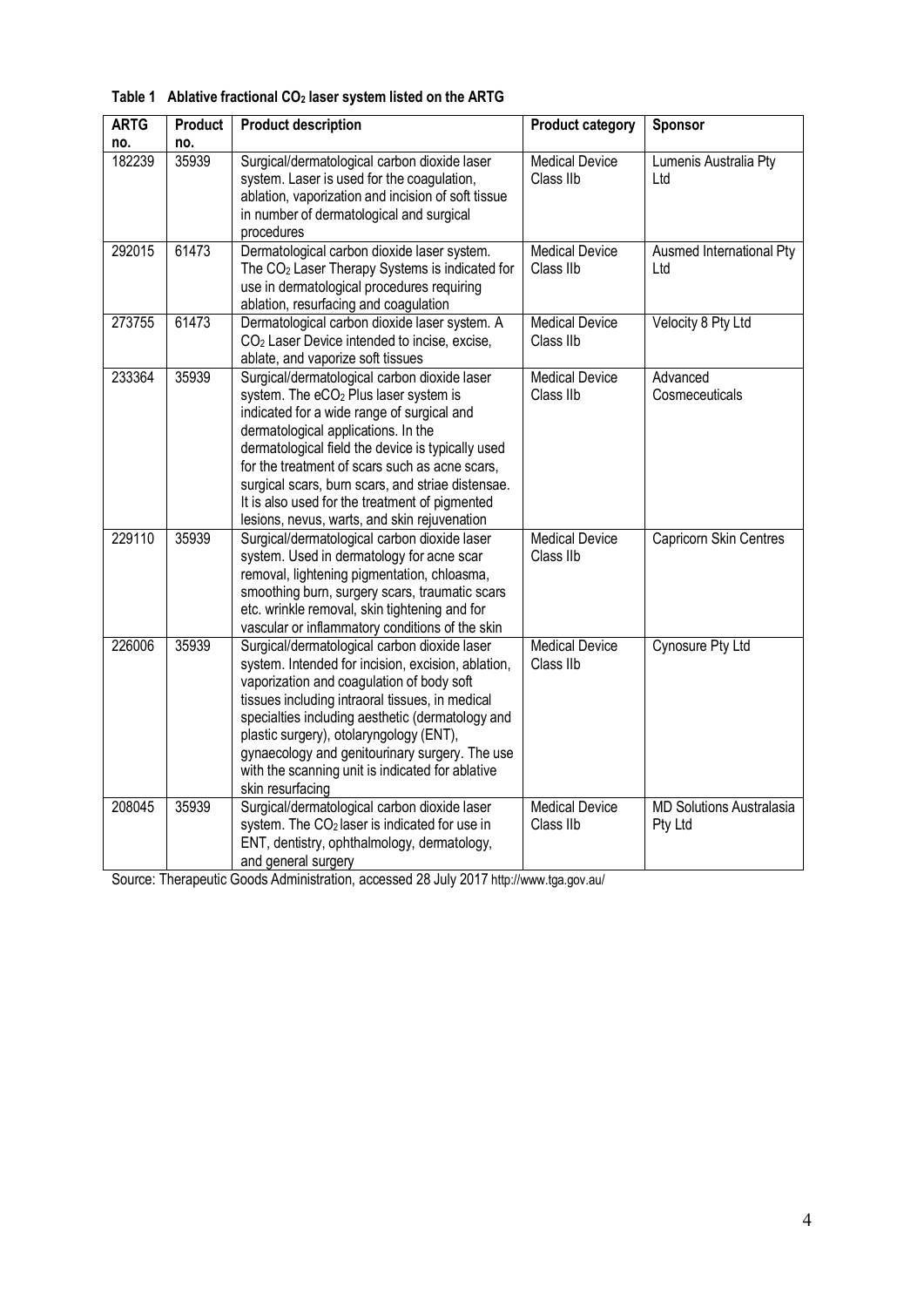# **6. Proposal for public funding**

The proposed MBS item descriptors are shown in Table 2.

#### **Table 2 Proposed MBS item descriptors for CO2 AFL**

Category 3 – Therapeutic Procedures

OPERATIONS | PLASTIC & RECONSTRUCTIVE

FRACTIONAL ABLATIVE CARBON DIOXIDE LASER resurfacing of the face or neck for hypertrophic and keloid burn scars that are associated with significant functional or psychological impairment - limited to 1 aesthetic area (Anaes.) MBS Fee: \$219.95

FRACTIONAL ABLATIVE CARBON DIOXIDE LASER resurfacing of the face or neck for hypertrophic and keloid burn scars that are associated with significant functional or psychological impairment - more than 1 aesthetic area (Anaes.) MBS Fee: \$295.70

ABLATIVE FRACTIONAL CARBON DIOXIDE LASER resurfacing of the face or neck for hypertrophic and keloid burn scars that are associated with significant functional or psychological impairment – whole of face or whole of neck (Anaes.)

MBS Fee: \$700

ABLATIVE FRACTIONAL CARBON DIOXIDE LASER resurfacing of areas other than the face or neck for hypertrophic and keloid burn scars that are associated with significant functional or psychological impairment - area of treatment up to 3% of total body surface (Anaes.)

MBS Fee: \$198.25

ABLATIVE FRACTIONAL CARBON DIOXIDE LASER resurfacing of areas other than the face or neck hypertrophic and keloid burn scars that are associated with significant functional or psychological impairment - area of treatment between 3% and up to 6% of total body surface (Anaes.) MBS Fee: \$243.55

ABLATIVE FRACTIONAL CARBON DIOXIDE LASER resurfacing of areas other than the face or neck hypertrophic and keloid burn scars that are associated with significant functional or psychological impairment - area of treatment between 6% and up to 9% of total body surface (Anaes.) MBS Fee: \$288.25

ABLATIVE FRACTIONAL CARBON DIOXIDE LASER resurfacing of areas other than the face or neck hypertrophic and keloid burn scars that are associated with significant functional or psychological impairment - area of treatment between 9% and up to 12% of total body surface (Anaes.) MBS Fee: \$333.45

ABLATIVE FRACTIONAL CARBON DIOXIDE LASER resurfacing of areas other than the face or neck hypertrophic and keloid burn scars that are associated with significant functional or psychological impairment - area of treatment greater than 12% of total body surface (Anaes.) MBS Fee: \$423.50

*Up to a maximum of 6 sessions (including any sessions to which any of the above items apply) in any 12 month period*.

### **7. Summary of Public Consultation Feedback/Consumer Issues**

The department received four responses to the targeted consultation survey for this application from specialists.

Key issues raised in the targeted consultation feedback were:

- The majority of the responses were in support of the proposed services being publicly funded, and identified benefits of the treatment as:
	- o improvement in function and scarring,
	- o minimal adverse reactions, and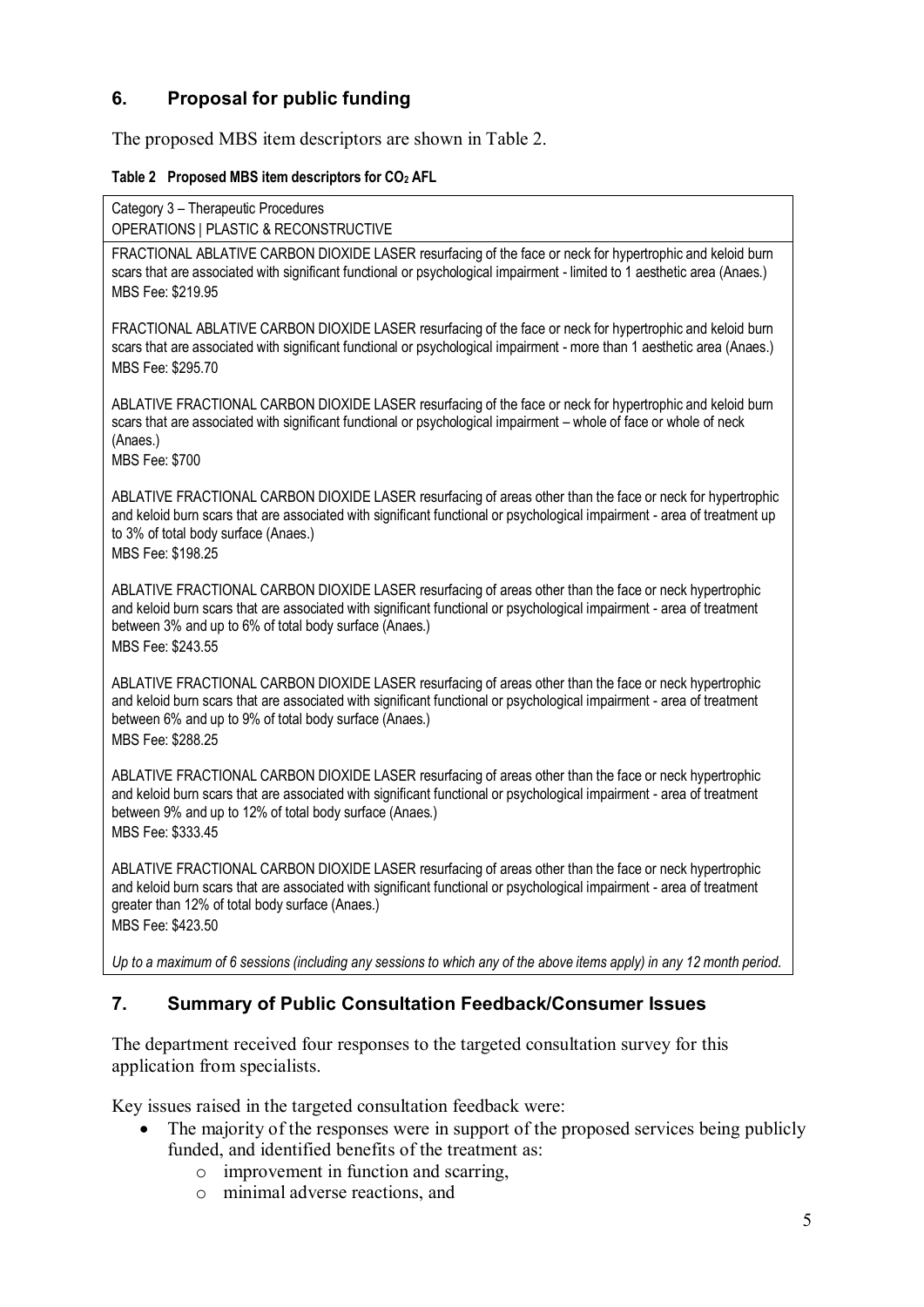- o may reduce the number of surgical procedures required for rehabilitation.
- One submission suggested allowing dermatologists and plastic surgeons access to the item.
- One submission suggested that the item descriptor should specify that treatment is to be performed in-hospital, while another suggested that the location of treatment should also include inpatient private hospitals, consulting rooms, and day surgery centres.
- Another commented that the Medical Benefit Schedule (MBS) item for this service should explicitly exclude treatment by other fractional ablative lasers with shallow penetration.

## **8. Proposed intervention's place in clinical management**

According to the clinical management pathway, immature scars (less than 2 years following the burn or last operation) can be treated with  $CO<sub>2</sub>$  AFL in the case of contractures over joints or if the patient is developing eyelid and lip ectropions to prevent more complex surgical interventions. Mature hypertrophic or keloid scars (more than 2 years following the burn or last operation) are candidates for treatment with  $CO<sub>2</sub>$  AFL therapy.  $CO<sub>2</sub>$  AFL may be performed with or without surgical reconstructive procedures, with or without intralesional pharmacological interventions (including intralesional injections of corticosteroids of 5 fluorouracil, or laser facilitated corticosteroid infiltration). For sever scaring and recurrent keloids, post-operative radiotherapy may also be used together with  $CO<sub>2</sub> AFL$ . In one Australian study, 13% of patients received  $CO<sub>2</sub>$  AFL in combination with reconstructive surgery and the remainder received  $CO<sub>2</sub>$  AFL alone (Issler-Fisher 2017).

Currently, the majority of burn scars requiring treatment are referred to burn centres to receive reconstructive procedures. Practitioners performing the  $CO<sub>2</sub> AFL$  and reconstructive surgery include qualified burn specialists (medical doctors/surgeons).  $CO<sub>2</sub> AFL$  is usually performed in an operating theatre, with approximately 60% of patients requiring general anaesthesia (Issler-Fisher 2017). The remaining patients receive local or regional anaesthesia (with or without sedation), performed by an anaesthetist. Paediatric patients are always treated under general anaesthesia. Reconstructive surgery is generally performed in an operating theatre, and general anaesthesia is received in majority of cases.

# **9. Comparator**

The comparator for  $CO<sub>2</sub>$  AFL therapy is reconstructive surgical procedures for burn scars alone. Reconstructive procedures include scar excision/release with or without split-thickness skin graft, expanders (insertion and removal) and local flaps and are currently listed on the MBS.

### **10. Comparative safety**

Limited safety data for  $CO<sub>2</sub>$  AFL and reconstructive surgery were available across the studies and given lack of overlap in safety events reported, naïve comparison on safety outcomes was not possible.

The adverse events reported in the  $CO<sub>2</sub>$  AFL studies were not serious, whereas the reconstructive surgery studies reported rare, but serious adverse events (necrosis, wound dehiscence, re-graft). This may suggest a potential safety advantage with  $CO<sub>2</sub>$  AFL relative to reconstructive surgery, although this could not be confirmed.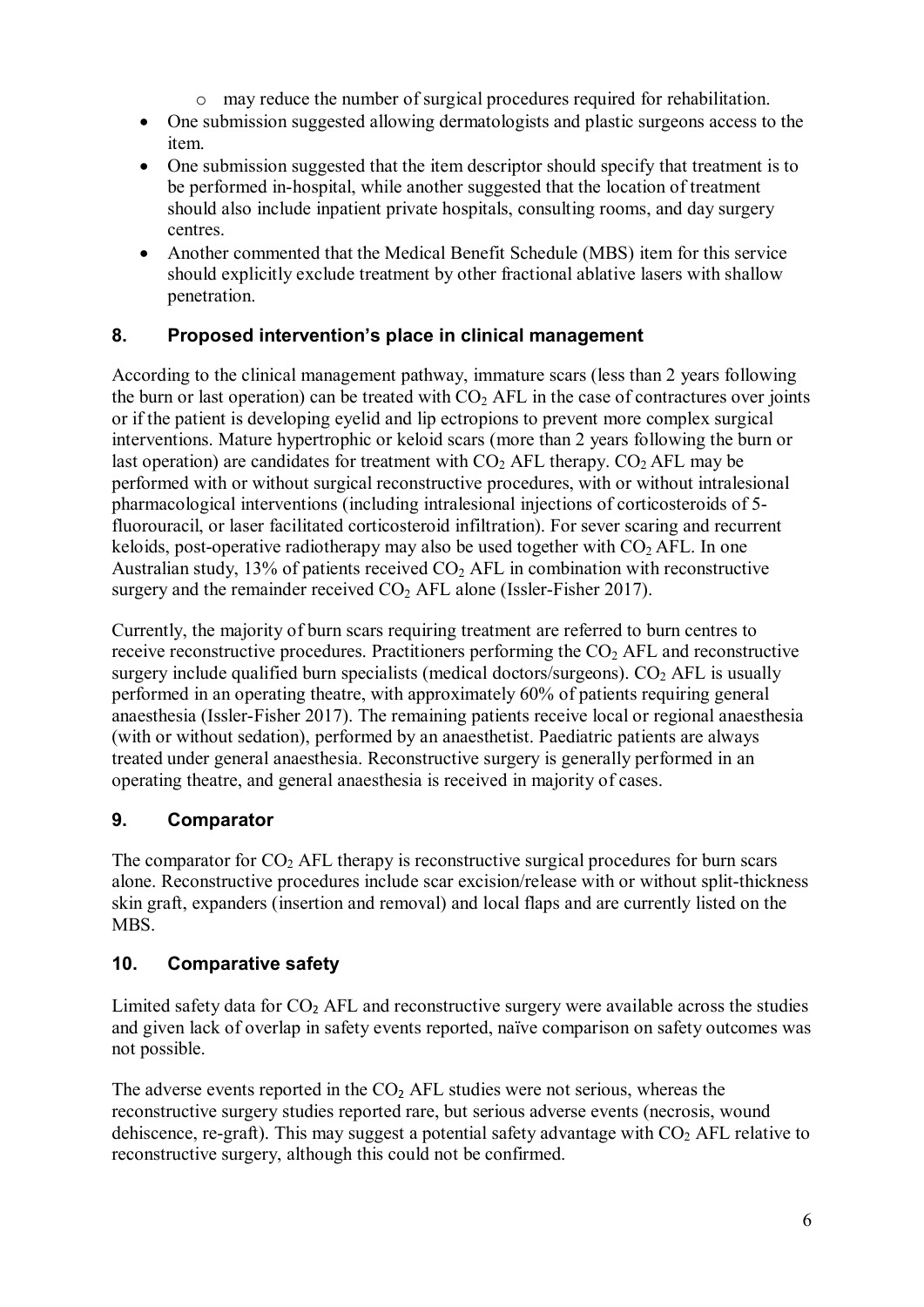### **11. Comparative effectiveness**

The evidence base for CO<sub>2</sub> AFL consisted of one, single blind randomised controlled trial (RCT) in patients with hypertrophic burn scars, one open-label cohort study in patients with hypertrophic and keloid scars. Supportive evidence consisted of six single arm studies, all of which except two were prospective. No study explicitly investigating  $CO<sub>2</sub>$  AFL therapy in combination with reconstructive surgery was identified.

The evidence base for reconstructive surgery consisted of two RCTs comparing treatment with flaps and full-thickness skin grafts (FTSG) (Stekelenburg 2017a) and scar excision alone (SE) versus scar excision with skin stretching (SS) (Verhaegen 2011). Two case series investigating treatment with dermal substitute and split-thickness skin graft (STSG) providing data for outcomes set out in the PICO criteria were included as supportive evidence (Moiemen 2000; Oh 2010).

Given the lack of common reference arm between the two sets of data, formal indirect comparison was not possible. An indicative, naïve comparison on overlapping outcomes of CO<sub>2</sub> AFL and reconstructive surgery sets of data is provided.

The naïve comparison of effectiveness indicated that both  $CO<sub>2</sub>$  AFL and reconstructive surgery result in improvement with respect to symptoms, appearance and function of the scar (Table 3).

Limited data exist with which to make inferences of comparative effectiveness between  $CO<sub>2</sub>$ AFL and reconstructive surgery. Some outcomes suggest similarity between the interventions (e.g.: Patient and Observer Scar Assessment Scale [POSAS]; Figure 1) whilst other outcomes point towards an advantage for reconstructive surgery (e.g.: Vancouver Scar Scale [VSS]; Figure 2).

As illustrated in Figure 1, both  $CO<sub>2</sub>$  AFL and reconstructive surgery appear to achieve minimally clinically important differences (MCID; exceeding 6 points) in the combined POSAS assessment (PSAS + OSAS, 0-120), and the difference in treatment effect between procedures is less than the MCID of 6. Caution must be exercised when interpreting the results from the naïve comparison. Data limitations meant variance around treatment effects could not be calculated.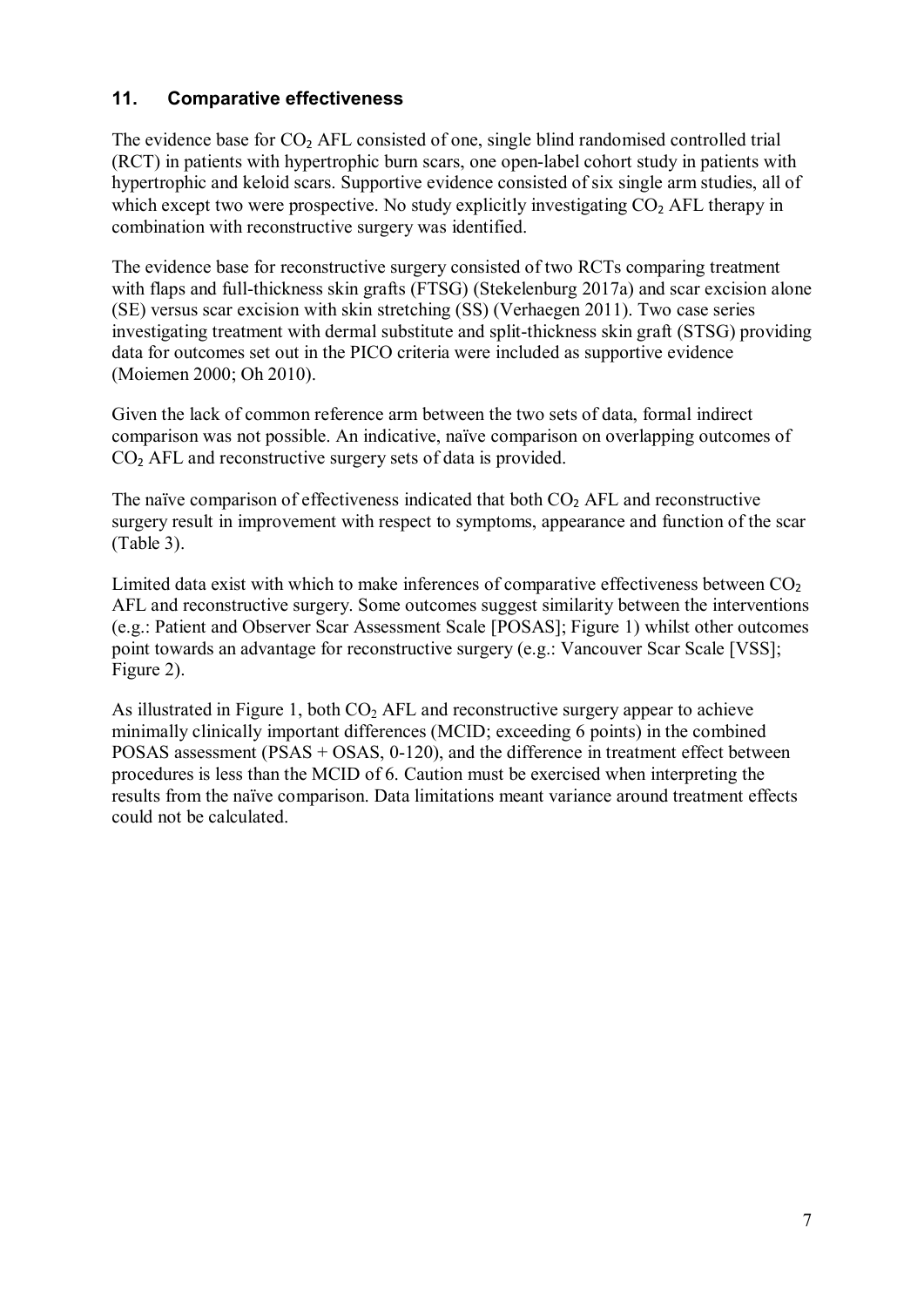| <b>Outcomes</b><br>(units)<br>Follow-up | <b>Participants</b><br>(studies)                                                                                                                                                                                                                                                                                                                               | <b>Quality of</b><br>evidence<br>(GRADE)                                       | Mean<br>change from<br>baseline in<br><b>CO2AFL</b><br>studies                      | Mean change<br>from baseline in<br>reconstructive<br>surgery studies | Difference in<br><b>WM</b> change<br>(reconstructive<br>$- CO2 AFL$ ) | <b>Comments</b>                                                                                                                                      |
|-----------------------------------------|----------------------------------------------------------------------------------------------------------------------------------------------------------------------------------------------------------------------------------------------------------------------------------------------------------------------------------------------------------------|--------------------------------------------------------------------------------|-------------------------------------------------------------------------------------|----------------------------------------------------------------------|-----------------------------------------------------------------------|------------------------------------------------------------------------------------------------------------------------------------------------------|
| PSAS (6-60)                             | Naïve<br>comparison:<br>CO <sub>2</sub> AFL k=4<br>$n=114$ ;<br>reconstructive<br>surgery k=1<br>$n = 28$                                                                                                                                                                                                                                                      | $\Theta$ OOO<br>Very low quality<br>(naïve<br>comparison)                      | Range - 4.13<br>to -16.90<br>$WM = -9.25$<br>WM (excl<br>$Issler$ ) = -6.8b         | Flaps=-13.80<br>FTSG=-14.40<br>$WM = -14.06$                         | $-4.80$                                                               |                                                                                                                                                      |
| OSAS (6-60)                             | Naïve<br>comparison:<br>$CO2$ AFL k=3<br>$n = 68$<br>reconstructive<br>surgery<br>$k = 1n = 28$                                                                                                                                                                                                                                                                | $\oplus$ OO<br>Very low quality<br>(naïve<br>comparison)                       | Range -6.27<br>to -13.00<br>$WM = -8.42$<br>WM (excl<br>$Issler$ =-9.36<br>b        | Flaps=-10.8<br><b>FTSG=-7.2</b><br>$WM = -9.26$                      | $-0.84$                                                               |                                                                                                                                                      |
| PSAS +<br>OSAS (12-<br>120)             | Naïve<br>comparison:<br>$CO2$ AFL k=3<br>$n = 68$<br>reconstructive<br>surgery k=1<br>$n = 28$                                                                                                                                                                                                                                                                 | $\bigoplus$ $\bigodot$ $\bigodot$<br>Very low quality<br>(naïve<br>comparison) | Range-<br>$13.30$ to -<br>29.90<br>$WM = -19.26$<br>WM (excl<br>Issler)=-<br>18.01b | Flaps=-24.60<br>FTSG=-21.60<br>$WM = -23.31$                         | $-4.06$                                                               | On average, the<br>difference<br>between CO <sub>2</sub> AFL<br>and<br>reconstructive<br>surgery does not<br>exceed the MCID<br>of $6.$              |
| Elasticity<br>(Cutometer)               | Naïve<br>comparison:<br>$CO2$ AFL k=1<br>$n = 48$<br>reconstructive<br>surgery k=1<br>$n=28$                                                                                                                                                                                                                                                                   | $\bigoplus$ $\bigodot$ $\bigodot$<br>Very low quality<br>(naïve<br>comparison) | $CO2$ AFL=-<br>0.05                                                                 | Flaps=0.10<br>FTSG=0.20                                              | $Flaps - CO2$<br>AFL=0.05<br>FTSG=0.15                                | Clinical relevance<br>of difference<br>unclear.                                                                                                      |
| <b>VSS</b>                              | Naïve<br>comparison:<br>$CO2$ AFL k=5<br>$n=174$ ;<br>reconstructive<br>surgery k=2<br>$n = 257$                                                                                                                                                                                                                                                               | $\oplus$ $\odot$ $\odot$<br>Very low quality<br>(naïve<br>comparison)          | Range -0.96<br>to -4.27<br>$WM = -1.71$<br>WM (excl<br>Issler) = $-2.0b$            | AlloDerm+STSG<br>$= 7.38$<br>Integra+STSG<br>$=.30$<br>$WM = -5.76$  | Dermal<br>$sub+STSG - CO2$<br>AFL=-4.05                               | Clinical relevance<br>of difference<br>unclear; Result<br>numerically<br>favours<br>comparator;<br>follow-up much<br>longer in<br>comparator trials. |
| Safety                                  | No comparison of safety could be performed. No SAE reported with CO <sub>2</sub> AFL versus 2/12 (17%) patients with FTSG and<br>1/16 (6.0) with FTSG experienced necrosis; wound dehiscence occurred in 20.0% of patients treated with SE and in 6.7% of<br>those treated with SE; 6.7% of patients undergoing dermal substitution + STSG required regrafting |                                                                                |                                                                                     |                                                                      |                                                                       |                                                                                                                                                      |

**Table 3 Balance of clinical benefits and harms of CO2 AFL, relative to reconstructive surgery, and as measured by the critical patient relevant outcomes in the key studies** 

CO2 AFL=carbon dioxide ablative fractional laser; WM=weighted mean change; FTSG=full-thickness skin graft; SE=scar excision alone; SS=scar excision with skin stretching; STSG=split-thickness skin graft; SAE=serious adverse events; sub=substitute. <sup>a</sup> GRADE Working Group grades of evidence (Guyatt et al., 2013)

bIssler-Fisher 2017 was excluded as a sensitivity analysis due to: presenting medians (other studies presented means) and only assessing one treatment (other studies assessed three treatments).

⨁⨁⨁⨁ **High quality:** We are very confident that the true effect lies close to that of the estimate of effect. ⨁⨁⨁⨀ **Moderate quality:** We are moderately confident in the effect estimate: The true effect is likely to be close to the estimate of the effect, but there is a possibility that it is substantially different. ⨁⨁⨀⨀ **Low quality:** Our confidence in the effect estimate is limited: The true effect may be substantially different from the estimate of the effect.  $\bigoplus$ **⊙⊙** Very low quality: We have very little confidence in the effect estimate: The true effect is likely to be substantially different from the estimate of effect.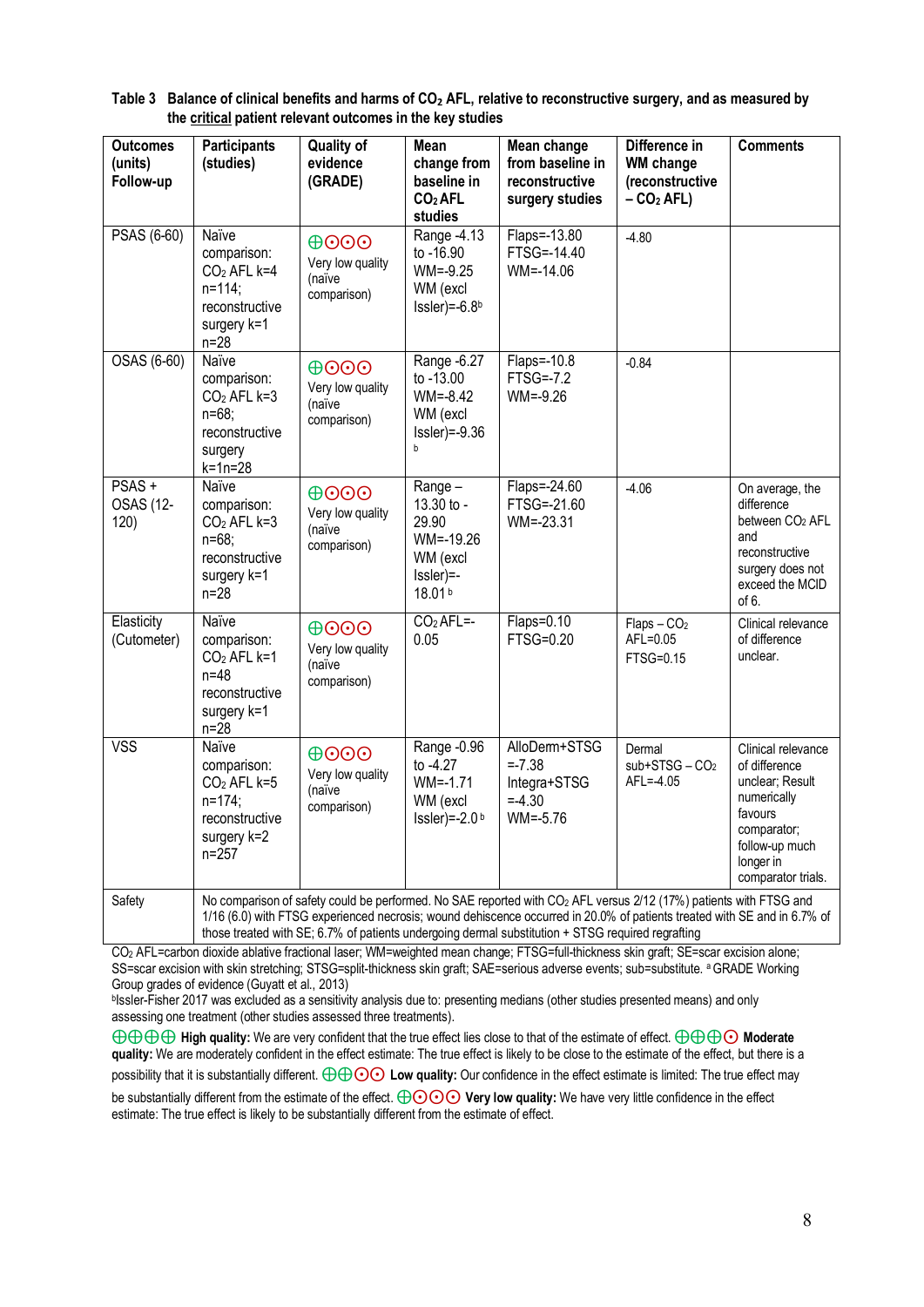

Figure 1 Comparison of mean change from baseline in combined OSAS and PSAS with CO<sub>2</sub> AFL and **reconstructive surgery (flap and FTSG)** 

NB. Red line indicates the minimally clinically important difference (MCID=6) (Blijard 2013)



Figure 2 Comparison of mean change from baseline in VSS with CO<sub>2</sub> AFL and reconstructive surgery (dermal **substitution + STSG)** 

CO2 AFL=carbon dioxide ablative fractional laser; STSG=split-thickness skin graft; WM=weighted mean; VSS=Vancouver Scar Scale; HT=hypertrophic; K=keloid.

#### **Clinical Claim**

The PICO Confirmation provided a claim of superiority of  $CO<sub>2</sub>$  AFL therapy in terms of clinical effectiveness and safety outcomes in patients with severe scars resulting from burn injuries, compared to usual care. The clinical evaluation found no direct comparative evidence to support this claim. Due to limited evidence, lack of comparative evidence, lack of common reference, limited overlap in outcomes reported between CO2 AFL and reconstructive surgery trials, a conclusion of uncertain effectiveness and uncertain safety of CO2 AFL relative to reconstructive surgery was drawn.

#### **12. Economic evaluation**

Given the effectiveness and safety data of  $CO<sub>2</sub>$  AFL and reconstructive surgery, the economic evaluation presented is limited to a comparison of the costs to deliver the respective treatment courses supplemented by a review of the available quality of life literature. A summary is provided in Table 4.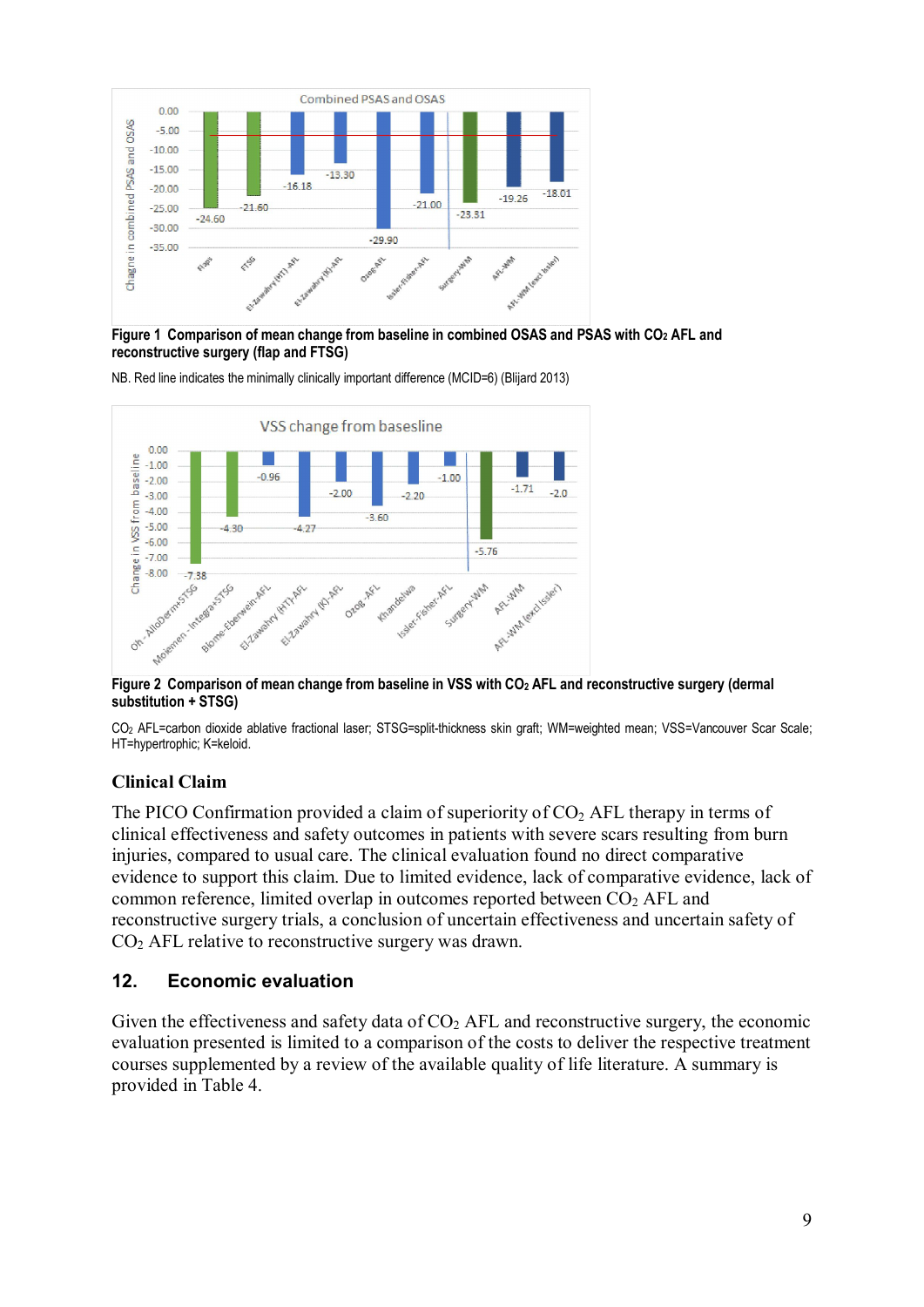#### **Table 4 Summary of the economic evaluation**

| Comparator                  | Reconstructive surgery                                        |
|-----------------------------|---------------------------------------------------------------|
| Type of economic evaluation | Cost-comparison                                               |
| <b>Sources of evidence</b>  | Concord repatriation general hospital (CRGH)                  |
| Time horizon                | <b>NA</b>                                                     |
| <b>Outcomes</b>             | Average length of hospital stay, cost per course of treatment |

The cost analysis is structured as a comparison of costs between a single  $CO<sub>2</sub>$  AFL versus surgery treatment course. The analysis assumes that a  $CO<sub>2</sub>$  AFL treatment course consists of three procedures and a surgery treatment course consists of one procedure. It is assumed that all procedures for both  $CO<sub>2</sub>$  AFL and comparator reconstructive surgeries require the administration of anaesthesia by an anaesthetist and all procedures are assumed to be performed in hospital.

Costing data was sourced from the MBS for procedure costs and costs for associated services including; specialist consultations, anaesthesia consultations, and the initiation and management of anaesthesia. Australian refined diagnosis related groups (AR-DRGs) hospitalisation costs were applied to hospital admissions data provided by the applicant. The admissions data was derived from a single centre (Concord repatriation general hospital [CRGH]) and is provided in Attachment "CRGH burn unit elective surgeries\_2013-2017". An AR-DRG hospitalisation cost was applied to all patients admitted over-night in hospital. Admissions data for stand-alone  $CO<sub>2</sub>$  AFL and comparator surgical procedures is provided in Table 5. Only stand-alone procedures were used in the analysis to reduce uncertainty in the comparison of burn reconstructive procedures.

#### **Table 5 Overnight admission and subsequent length of stay for procedures conducted at the CRGH burn unit**

#### **Table redacted**

The results from the cost analysis are presented in

Table 6. The total per patient cost per course of treatment with  $CO<sub>2</sub> AFL$  is estimated at \$2,175 compared with \$1,989 for flaps, \$1,529 for skin grafting, \$2,473 for tissue expansion and \$2,248 for scar revision. This cost comparison suggest that  $CO<sub>2</sub>$  AFL is comparative in terms of cost to other scar reconstruction procedures, with the increased procedure/associated services costs of  $CO<sub>2</sub>$  AFL, as a result of the 3:1 procedure ratio, offset by reduced length of stay.

| <b>Parameter</b>                                  | $CO2$ AFL  | <b>Flaps</b> | Skin graft   | <b>Tissue</b><br>expansion | <b>Revision</b> |
|---------------------------------------------------|------------|--------------|--------------|----------------------------|-----------------|
| Total cost of procedures                          | \$1,013.50 | \$354.62     | \$463.33     | \$1,003.02                 | \$229.88        |
| Total cost of hospitalisation                     | \$185.40   | \$1,176.23   | \$607.65     | \$952.23                   | \$1,540.11      |
| Total cost of specialist services                 | \$377.40   | \$226.40     | \$226.40     | \$226.40                   | \$226.40        |
| Total cost of anaesthesia services                | \$598.34   | \$231.52     | \$231.52     | \$290.92                   | \$251.32        |
| Total per patient cost per course<br>of treatment | \$2,174.63 | \$1,988.77   | \$1,528.90   | \$2,472.58                 | \$2,247.71      |
| Cost difference versus CO <sub>2</sub> AFL        |            | $-$184.57$   | $-$ \$644.45 | \$299.23                   | \$74.36         |

|  |  | Table 6 Cost analysis for $CO2$ AFL in the reconstruction of burn scars |  |
|--|--|-------------------------------------------------------------------------|--|
|  |  |                                                                         |  |

In the pre-MSAC response the applicant noted that in the Hop (2014) study, the mean number of reconstructive procedures per patient is 3.6. This means that the ratio of CO2 AFL to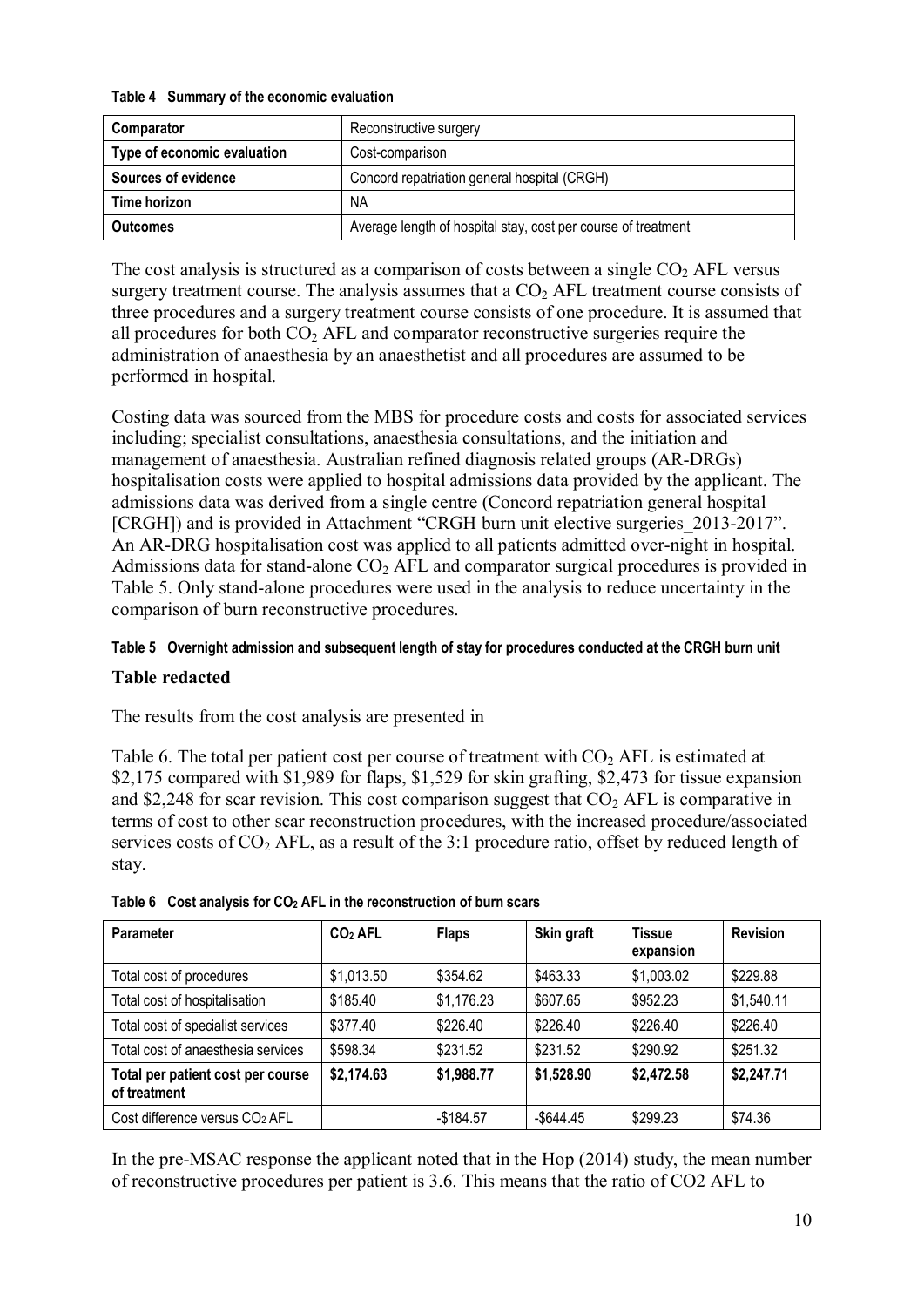reconstructive procedures could actually be less than 3:1 if the number of elective reconstructive procedures per patient per lifetime are taken into account. Using the data from Hop et al. it is more likely that the true lifetime ratio is closer to 1:1, although the applicant acknowledged that long-term follow-up data >5-10 years are lacking for CO2 AFL.

## **13. Financial/budgetary impacts**

An epidemiological approach was used to estimate the financial implications of the introduction of  $CO<sub>2</sub>$  AFL for the treatment of burn scars on the MBS. It is projected that  $2,395$  CO<sub>2</sub> AFL services will be accessed in the first year of listing, increasing to  $4,265$ services annually over 5 years. These services along with associated MBS items are estimated to cost the MBS between \$1,015,860 (Year 1) and \$1,809,071 (Year 5) annually. A 75% MBS rebate was applied across all items as all services were expected to occur in a hospital setting.

Two scenarios were provided for the substitution of current MBS items. Scenario 1 assumes that current  $CO<sub>2</sub>$  AFL procedures are being claimed under revision MBS items (45506-45518), as such every claim of a proposed  $CO<sub>2</sub>$  AFL MBS item would be substituting from a current MBS item for revision. Scenario 2 assumes that  $CO<sub>2</sub>$  AFL procedures were not currently being claimed under revision items, instead applying a 3 to 1 substitution in which 3 proposed  $CO<sub>2</sub>$  AFL MBS items would substitute for the use of 1 surgical MBS item.

Scenario 1 projects an annual net cost to the MBS of between \$112,460 and \$200,272 resulting from the substitution of current revision items. Scenario 2 estimates a net cost of between \$679,680 and \$1,210,393 annually through the 3:1 substitution of surgical options. Table 7 presents the estimated use and net cost to the MBS of the introduction of  $CO<sub>2</sub> AFL$ for the treatment of burn scars.

| <b>Parameter</b>                                                        | Year 1      | Year 2      | Year 3      | Year 4      | Year 5      |
|-------------------------------------------------------------------------|-------------|-------------|-------------|-------------|-------------|
| <b>Estimated use</b>                                                    |             |             |             |             |             |
| Number of stand-alone CO <sub>2</sub> AFL<br>procedures                 | 2,293       | 3,110       | 3,952       | 4,018       | 4,084       |
| Number of CO <sub>2</sub> AFL procedures in<br>combination with surgery | 102         | 138         | 176         | 179         | 181         |
| Total number of CO <sub>2</sub> AFL services                            | 2,395       | 3,248       | 4,128       | 4,197       | 4,265       |
| <b>Estimated cost to the MBS</b>                                        |             |             |             |             |             |
| MBS costs associated with $CO2$ AFL                                     | \$1,204,372 | \$1,633,212 | \$2,075,883 | \$2,110,320 | \$2,144,779 |
| Scenario 1                                                              |             |             |             |             |             |
| MBS costs of substituted services                                       | \$1,091,912 | \$1,480,708 | \$1,882,044 | \$1,913,265 | \$1,944,507 |
| Net cost of $CO2$ AFL to the MBS                                        | \$112,460   | \$152,504   | \$193,839   | \$197,055   | \$200,272   |
| Scenario 2                                                              |             |             |             |             |             |
| MBS costs of substituted services                                       | \$524,692   | \$711,519   | \$904,371   | \$919,374   | \$934,386   |
| Net cost of $CO2$ AFL to the MBS                                        | \$679,680   | \$921,693   | \$1,171,512 | \$1,190,946 | \$1,210,393 |

**Table 7 Total costs to the MBS associated with the listing of CO2 AFL** 

# **14. Key issues from ESC for MSAC**

This is a new submission for MBS listing of CO2 ablative fractional laser therapy (AFL) to treat patients with hypertrophic and keloid burns scars that are associated with significant functional or psychological impairment. CO2 AFL therapy is a surgical procedure which removes true cores from scar tissue in order to remodel and resurface the scar. ESC noted that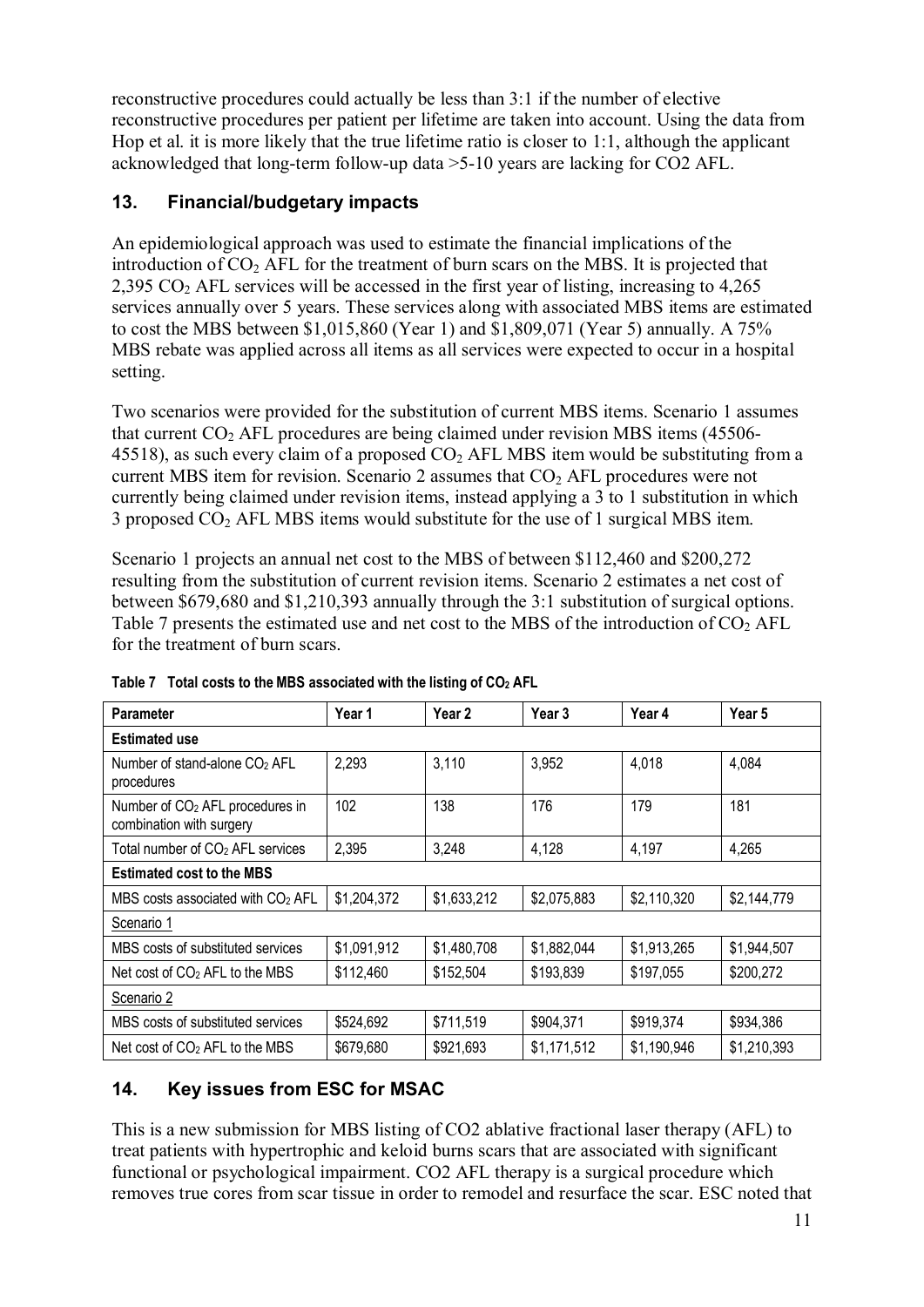the procedure is currently being used in Australia and claimed under MBS items 45506, 45512, 45515 and 45518, which were not the intentions of these items.

ESC considered that there is a clinical need for new developments in the treatment of burns scars. ESC noted that while the PASC-ratified PICO Confirmation comparator was surgical reconstruction and CO2 AFL therapy, this was changed to surgical reconstruction alone due to a lack of evidence. ESC considered that this was appropriate. ESC noted that compared to reconstructive surgery, CO2 AFL therapy is considered to be a day only procedure.

ESC noted that despite the change in comparator, there were no studies that directly compared CO2 AFL therapy to reconstructive surgery.

While a randomised trial of CO2 AFL therapy against no treatment and two randomised clinical trials (RCTs) of reconstructive surgery (one comparing flap surgery with full thickness skin graft and the other scar excision and skin-stretching with scar excision alone), the lack of a common comparator arm meant that an indirect comparison could not be carried out. Another five single arm studies and a prospective cohort study for CO2 AFL therapy were identified. These studies were considered to be low level evidence, had small sample sizes and were susceptible to bias.

ESC noted that the identified studies used a variety of scores and scales to measure patient outcomes which lead to heterogeneity in the data, making it difficult to draw any firm conclusions. These outcomes included burns specific health scale-brief (BSHS-B), patient and observer scar assessment scale (POSAS), range of motion (ROM) and Vancouver scar scale (VSS).

ESC considered that there was insufficient information to draw conclusions on the comparative safety between CO2 AFL therapy and reconstructive surgery. ESC noted that safety data on CO2 AFL therapy and reconstructive surgery was poorly reported and that comparative safety data was lacking. ESC noted that pruritus and redness were the most commonly reported adverse events for CO2 AFL, but these could also be indications of wound healing and recovery.

ESC considered that while it was possible that CO2 AFL therapy may improve symptoms, appearance and function of hypertrophic scars when compared with no treatment, this was undermined by the low quality of its evidence base. ESC noted that one RCT which compared CO2 AFL therapy with no therapy in patients with hypertrophic scars showed a trend that favoured no therapy in the POSAS score (Blome-Eberwein S et al 2016). ESC noted that there was limited available information for CO2 AFL therapy in the management of keloids.

ESC noted that reconstructive surgery seemed to improve outcomes according to POSAS and VSS, but this was undermined by a weak evidence base. ESC also noted that the studies of reconstructive surgery were mainly conducted on burns scar contractures rather than hypertrophic scars or keloids.

ESC noted that due to the lack of data on adverse events, clinical efficacy and health outcomes, the economic evaluation was restricted to a comparison of costs between CO2 AFL therapy and reconstructive surgeries. ESC noted that there were uncertainties in the composition of costs including:

• whether the cost of CO2 AFL therapy was overestimated due to the inclusion of a hospital stay of 4.2 nights for some patients, despite CO2 AFL therapy largely being a day-only procedure. ESC noted the applicant's comment that the admitted patients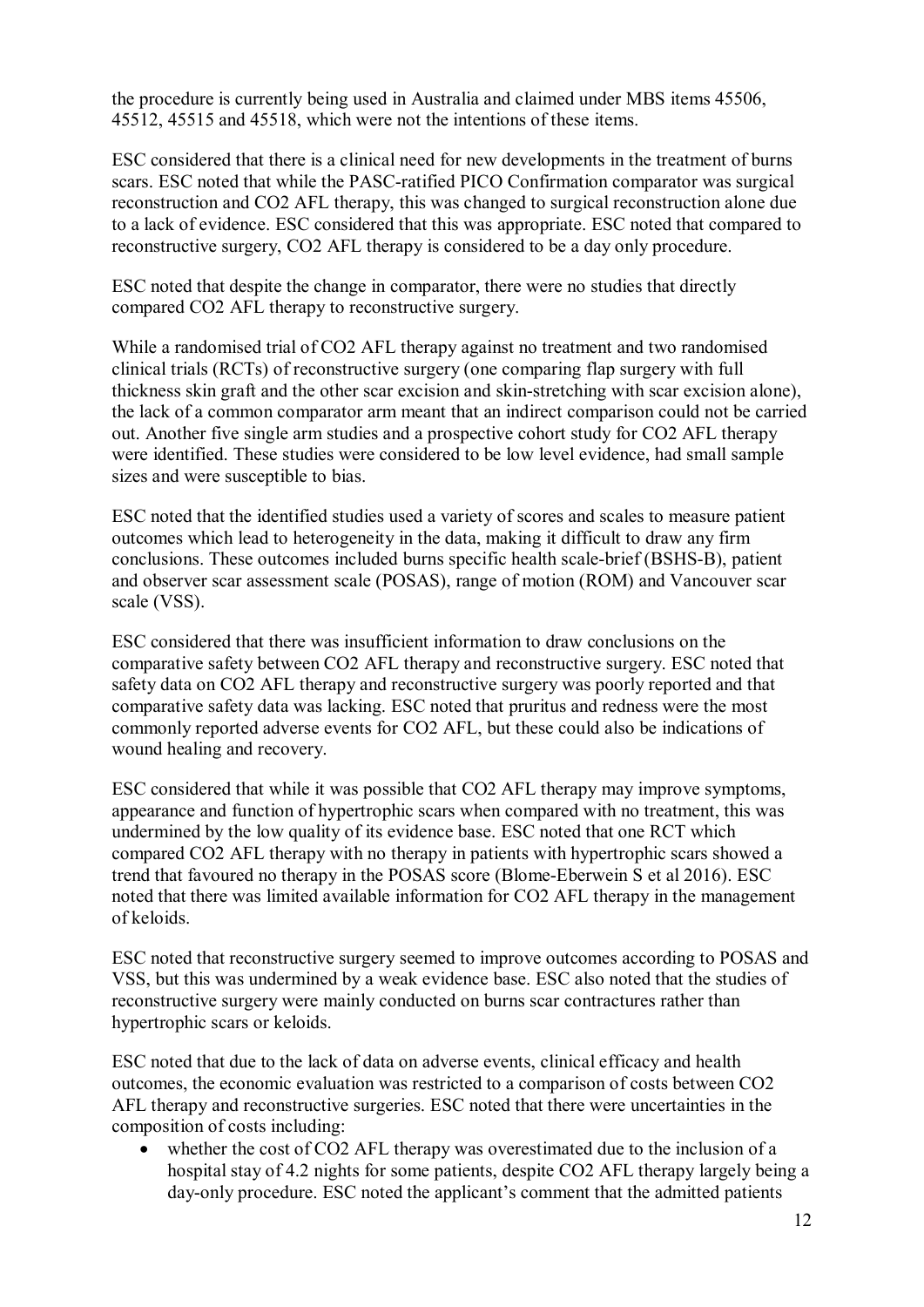seen in the Concord Repatriation General Hospital (CRGH) burn unit elective surgeries 2013**–**17 data were outliers in the study sample but significantly contributed to the cost of CO2 AFL therapy;

- that the cost of CO2 AFL therapy was calculated using an assumed average of three session of therapy procedures while the proposed item descriptors covered up to six sessions;
- the use of simple average cost for CO2 AFL but weighted average costs for reconstructive surgery;
- the use of costs for the various procedures from a single centre (CRGH) being applied to the entire of the Australian healthcare setting; and
- a lack of costing benchmark for existing interventions.

ESC noted that no information on the patient population of 0-4 years was provided despite this age group having the highest rate of hospitalisation due to burns (AIHW 2016).

ESC noted that despite CO2 AFL being intended to substitute or reduce reconstructive surgery, 13% of CO2 AFL procedures were co-administered with reconstructive surgery. ESC queried why the cost comparison did not include information on the costs of CO2 AFL in combination with other treatments. ESC suggested that a sensitivity analysis of average number of procedures and costs associated with average hospital length of stay for CO2 AFL therapy could be conducted in order to provide better clarity on cost comparisons.

ESC noted that with the exception of head and neck areas, the proposed MBS items use body surface area as a measurement of the scar instead of scar length. ESC considered this to be an appropriate method of measuring burns scar tissue.

ESC noted that most of the proposed fees reflected MBS items (45506 and 45512) for revisions of scars or MBS items 14106–14118 (laser photocoagulation of port wine stains with an additional 30% for training and capital costs added to the MBS fee) and ranged from \$198 to \$423. However, the proposed fee for treatment of the whole face and neck was \$700 and ESC queried the reasoning behind this price. ESC also considered that including costs for training and capital in the fees for CO2 AFL was not appropriate.

ESC noted that the proposed item descriptor indicated that to be eligible for treatment patients would have to have scarring that was associated with significant psychological impairment but noted that further information on this was lacking.

ESC considered that if the service was limited to people with severe burns, and considering this is a highly specialised procedure performed in specialised burns units and requiring highly specialised staff, leakage of services are unlikely.

Scars are considered immature scars until two years after injury. ESC advised that there should be no restriction that limits population eligibility by scar maturation.

ESC queried whether MBS listing of this service will result in cost shifting. ESC noted that CO2 AFL is already being performed in public hospitals as an outpatient procedure. ESC queried whether this procedure would ever be undertaken in the private setting.

ESC suggested that an Extended Medicare Safety Net (EMSN) cap should be considered for this service.

ESC noted that due to the lack of evidence for both CO2 AFL procedures and reconstructive surgery, a head-to-head clinical trial between these two interventions could be considered.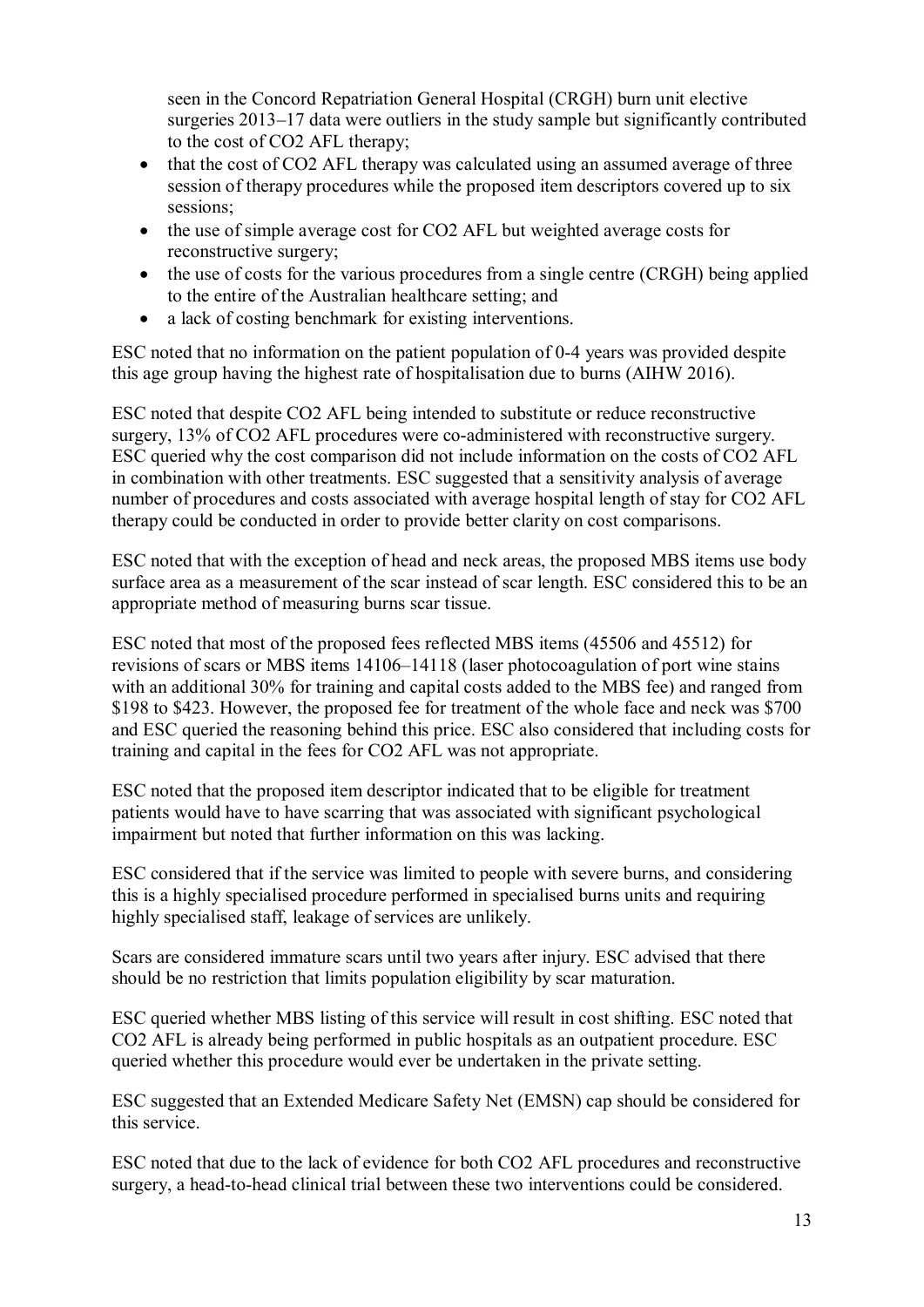ESC noted that there is potential for such a trial to be recommended to the Medical Research Future Fund.

| <b>ESC Key ISSUES</b>                                                  | <b>ESC ADVICE</b>                                                                                                                                                                                                                                                                                                                                                                                                                                                                                                        |
|------------------------------------------------------------------------|--------------------------------------------------------------------------------------------------------------------------------------------------------------------------------------------------------------------------------------------------------------------------------------------------------------------------------------------------------------------------------------------------------------------------------------------------------------------------------------------------------------------------|
| <b>Evidence</b> base                                                   | The evidence base is exceedingly low with no direct<br>comparisons, which limits the ability to make an<br>objective comparison of clinical utility of the<br>intervention or the comparator.                                                                                                                                                                                                                                                                                                                            |
| Uncertain safety and<br>effectiveness                                  | On the basis of the benefits and harms reported in the<br>evidence base relative to reconstructive surgery.                                                                                                                                                                                                                                                                                                                                                                                                              |
| Costs include reconstructive<br>surgery?<br>No adverse events included | Confirm if administered with reconstructive surgery also<br>$(13%)$ – not included in cost analysis – would change<br>costs (critique p13) [translation issue]<br>Comparator is calculated from average weighted costs<br>and treatment from simple average costs - confirm if<br>this makes any difference. Also cost of treatment is<br>average of all costs, but one outlier \$700 (not justified)<br>Inconsistencies in cost derivation (critique – Table 70)<br>This could impact costs but data were not available |
| into the economic<br>evaluation                                        |                                                                                                                                                                                                                                                                                                                                                                                                                                                                                                                          |
| <b>Consider impact on</b><br>admitted patients                         | Very low percent admitted, but they do drive the costs<br>and applicant suggests removing these from the analysis<br>to get average costs; (cost per admittance avoided?)                                                                                                                                                                                                                                                                                                                                                |
| <b>No discount rate</b>                                                | Evaluation assumes all procedures in one year - unclear<br>if this is appropriate? It is not stated but assumed by<br>critique. Also no time horizon given. Nor outcomes. It is<br>unclear therefore what the cost sequences model would<br>be – critique does not state explicitly, perhaps number of<br>admittances overnight avoided?                                                                                                                                                                                 |
| <b>Other MBS items</b>                                                 | If items 45506, 45512, 45515 and 45518 are restricted<br>(recommended), then these should be included in MBS<br>items savings.<br>Leakage possible with 44445, 45572, 45207 (45506,<br>45512 are not in PICO but are in CA – this should be<br>clarified?)                                                                                                                                                                                                                                                               |

# **15. Other significant factors**

Nil

# **16. Applicant's comments on MSAC's Public Summary Document**

Firstly, we would like to use this opportunity to emphasize again that the nature, clinical efficacy, and minimal invasiveness of CO2 AFL make this treatment approach very attractive for patients and surgeons alike. The morbidity associated with CO2 AFL is minimal compared to other reconstructive procedures. Most conventional reconstructive procedures